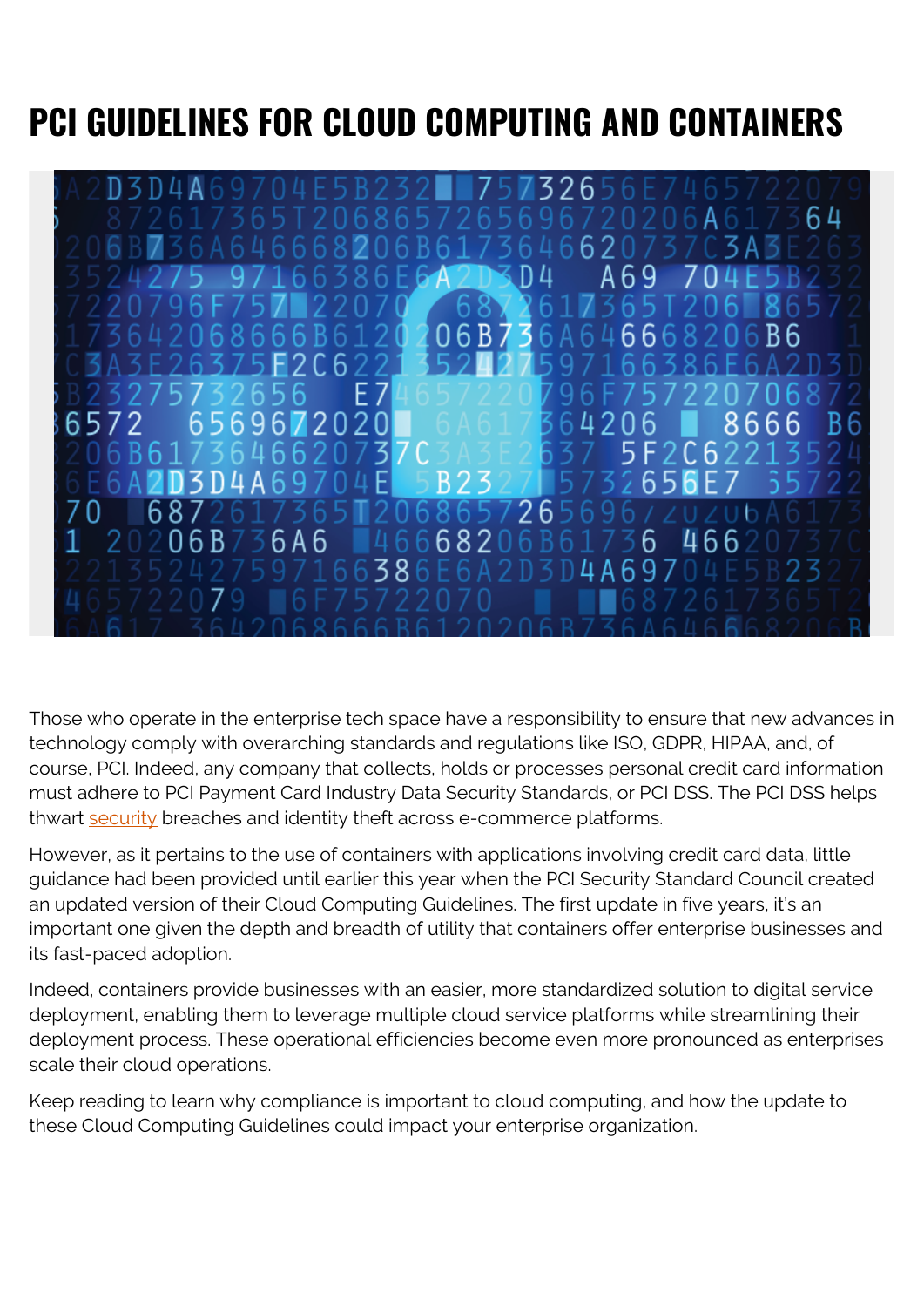## **A Brief Look at the History of Containers and Cloud Computing**

[Containerization](https://blogs.bmc.com/blogs/what-is-a-container-containerization-explained/) seems to have emerged rapidly over the last three or four years, but it's a concept that had been in the works well before that. It was sometime around the turn of the Millennium that Linux developers started playing with the idea of creating a contained virtual server that could run in an isolated environment with both security and independence.

This project by Jacques Gélinas was called the [VServer Project](https://www.csm.ornl.gov/oscar05/proceedings/desLigneris-vserver-slides.pdf).

As a first-time effort, the project was groundbreaking but had some drawbacks. Ultimately, VServer technology lacked some important features of containerization with too much administrative overhead resulting from the requirement that VServer needed a patched kernel to run.

In 2007, [Paul Menage of Google](https://www.kernel.org/doc/ols/2007/ols2007v2-pages-45-58.pdf) made containerization possible on an existing Linux kernel with minimal overhead. It was this development that served as a catalyst for container innovation that we see today.

For developers and cloud operations personnel alike, today's container platforms solve an important issue: how to ensure software runs the same in different environments.

There are a number of scenarios where software in development may need to run in different environments. For instance:

- Throughout the software development lifecycle, microservices might transfer from a dev's laptop to a test environment, or from Staging to Production.
- A developer may be testing on Debian whereas production runs on Red Hat
- A piece of deployed software may transition from a data center to a virtual server.

You get the idea. There are a number of environments in which software can be developed and used. And depending on the environment glitches and other unanticipated problems can occur.

Containers offer an all-in-one runtime solution where everything needed to run the application properly is bundled into one unit that can pass through different environments.

#### **Types of Containerization**

Containerization is a process by which an entire run-time environment can be isolated into a single package that doesn't require its own OS kernel. They are lighter weight, startup more quickly than VMs, and use resources more effectively.

Capitalizing on existing technology, several container platforms exist for users today. These include:

- Docker
- Google Kubernetes
- Amazon AWS
- Cloud Foundry; and
- CoreOS'rkt

Using containers offers a number of benefits that were [discussed at length here,](https://blogs.bmc.com/blogs/what-is-a-container-containerization-explained/) and will be listed below. The benefits of developing in a container environment include the following:

- Faster startup
- Light weight, greater density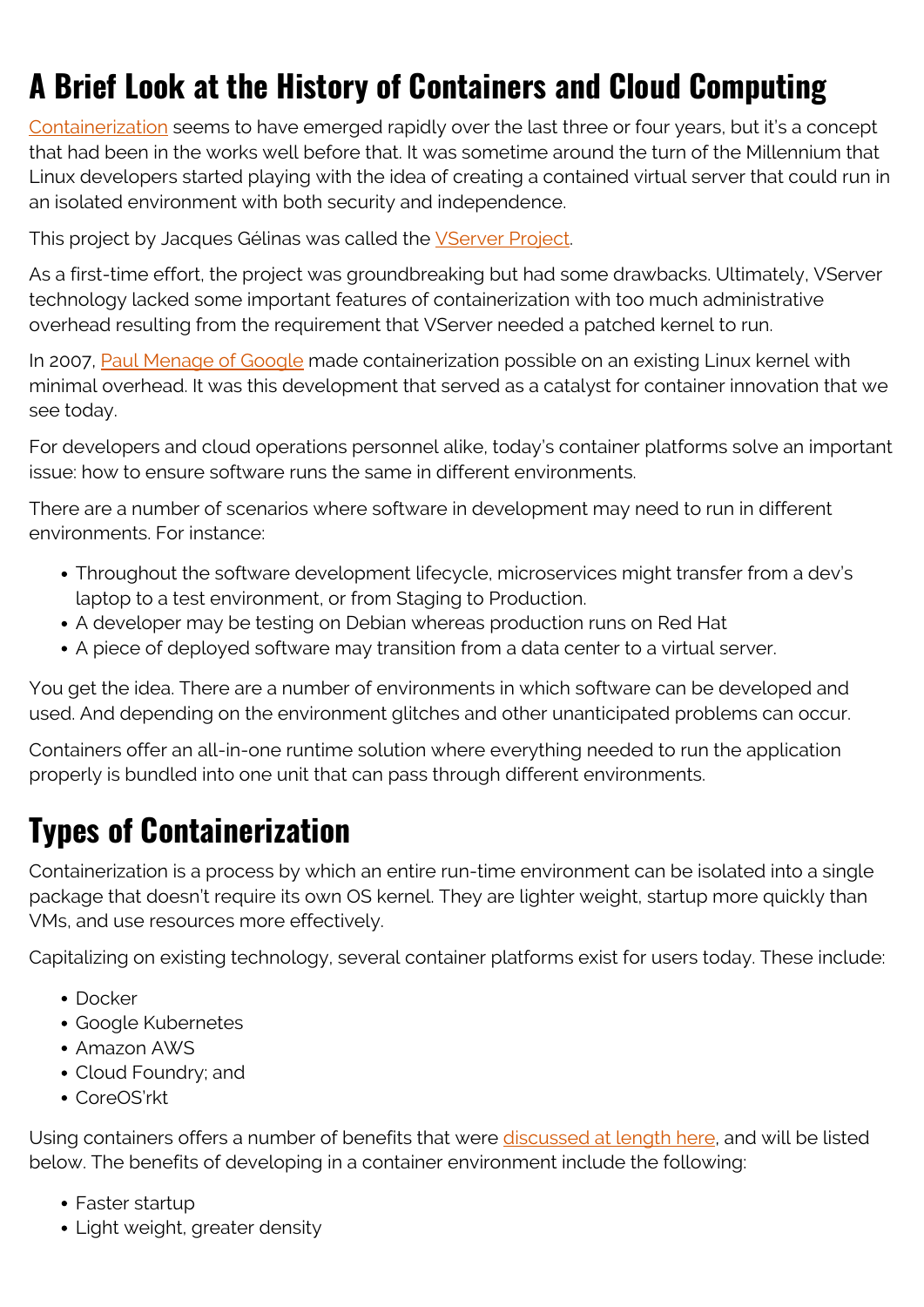- Multi-cloud supported
- Offers testing and continuous deployment
- Version control
- Isolation and security
- Portability
- Easy to reproduce

While the implementation of containers in a [DevOps](https://blogs.bmc.com/blogs/devops-basics-introduction/) environment is often straightforward, remaining compliant is not always as clear-cut.

### **Why Compliance is Important in Every Environment**

When it comes to cloud computing, CIOs face numerous compliance concerns. Generally, these include:

#### **Being Aware of Challenges to IT Workload**

It isn't enough for enterprise business leaders to look for typical compliance challenges when selecting a cloud vendor. Once the baseline compliance needs are met, IT departments must look at unique compliance needs and determine how the vendor will be able to add value while remaining compliant. Mapping these requirements to vendor controls can cause challenges in the IT workload.

#### **Making Security Priority One**

As an early adopter of new technology, the enterprise must make cloud security a top priority in order to remain compliant. While the cloud itself is not insecure, the way the enterprise uses it often leads to security and compliance violations. In fact, an overwhelming majority of business leaders cite security as their #1 concern with the public cloud. On the plus side, moving to the cloud may help enterprise businesses formalize the process of [risk assessment](https://blogs.bmc.com/blogs/risk-assessment-vs-vulnerability-assessment/) audits for their organization. This trend can help enterprises become more compliant.

#### **Tracking Changes in Standards**

In addition to formalizing a risk audit process, organizations must be ready to track changes in standards as they occur such as the PCI updates which will be discussed below.

### **The Evolution of the PCI Standards**

Every entity that accepts credit or debit cards, regardless of their size, must comply with the 250 regulations outlined by the PCI DSS. It's important for companies to understand the significance of abiding by the PCI DSS rules and the consequences of non-compliance.

Initially, the rules were only applied to the credit card companies (i.e.. Visa, MasterCard, Discover, etc.). However, this quickly led to disparities in understanding how the standards should be adhered to. As a result, in 2004, the major credit companies came together to create a unified security standard or the first version of PCI DSS. Shortly after, the PCI Security Standards Council was born, an autonomous body responsible for continuing to build and manage the standards and educate entities (merchants) as well as banks as to their application.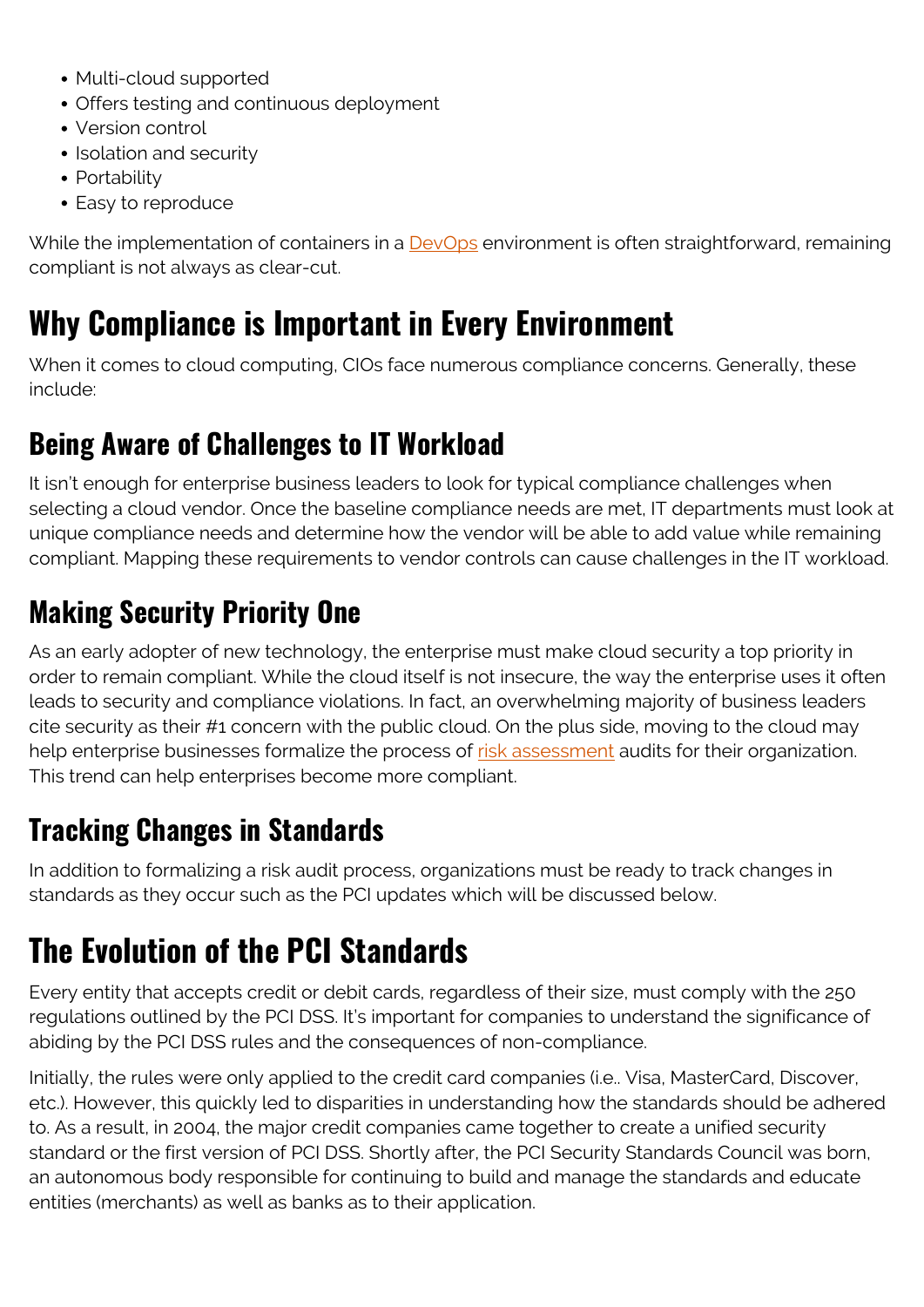## **Consequences of PCI Non-Compliance**

In general, penalties have ranged from verbal warnings to large fines -- in some cases up to \$500,000. Such fines usually go hand-in-hand with increased transaction fees. And in the case of repeat offenders, PCI might revoke their privilege to accept payment cards altogether. As you might imagine, for many businesses, this would be a death sentence.

### **Compliance for Containers**

As mentioned above, PCI has been slow to address how to use containers with applications involving credit card data. As a result, many organizations relied on container management companies who were PCI-compliant. However, as you are well aware, the onus rests on you as the business leader to ensure compliance.

This meant that organizations were left to internally audit their own container systems for compliance without the standardization of a compliance organization behind them.

But just because containers are new doesn't mean they are entirely different than the enterprise systems that have powered development for many years. It stood to reason that the self-contained run-time environment can be audited just like any other cloud development environment that did have established guidelines. Existing compliance standards around security, confidentiality, availability, and integrity were used as a baseline for container compliance guidance.

To clear up any confusion, PCI finally updated their guidelines to include compliance for containers.

## **PCI Guidelines 3.0 Update**

While the updated guidelines cover several issues that have arisen since the 2013 update, section E7 deals specifically with container compliance. Here are the PCI container guidelines your organization needs to be aware of and integrated into your overall risk management approach.

- Proper access points to orchestration framework and containers with special care being taken to protect sensitive information
- Process isolation with best practices listed
- Significant access restrictions to containers and container files
- Implementing a container-specific system-call firewall
- Separation between network and administrative containers with different workloads that meet certain protocols
- Kernel separation where possible
- A defined audit system where access logs can be generated, and other components can be reviewed
- Ensure strong [CI/CD](https://blogs.bmc.com/blogs/what-is-ci-cd/) protocols with review of pipeline and change controls
- Secure management of repository storage for containers
- Containers that use open-source images should be patched and undergo vulnerability testing according to guidelines
- Whenever supported, read-only containers should be used

The above list provides a condensed look at the most important guidelines. However, we recommend that you download the full text [click here](https://www.pcisecuritystandards.org/pdfs/PCI_SSC_Cloud_Guidelines_v3.pdf). The document outlines various scenarios and